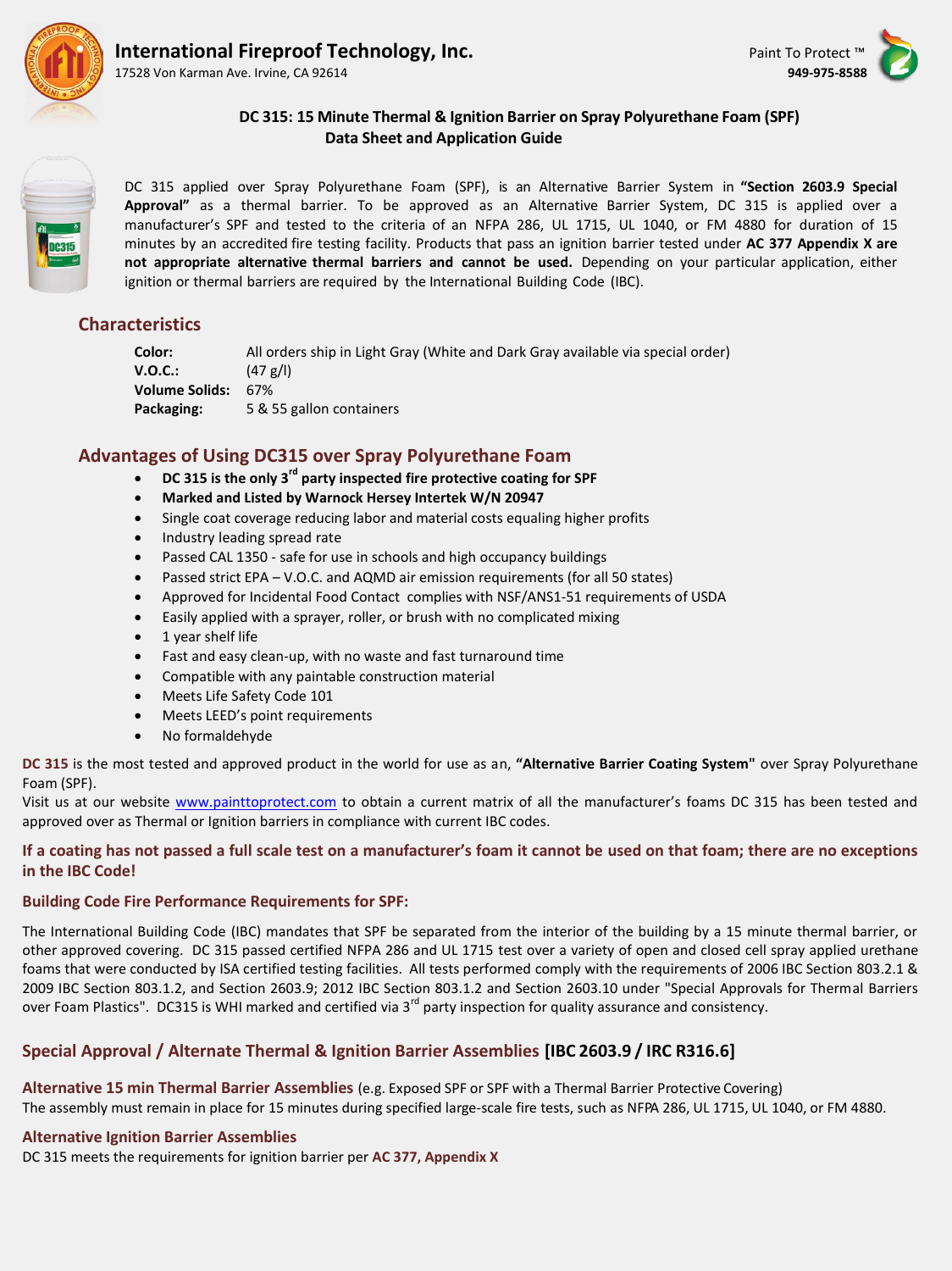**In order to validate warranty and confirm the installation complies with IFTI's best practices installer must obtain and read all current installation documents. Installation documents include Application Guide, Ventilation Guide and Job Work Report. These documents can be downloaded at [www.painttoprotect.com](http://www.painttoprotect.com/) or by calling IFTI at 949.975.8588. "**Job Work Records are an excellent way to track your installations and confirm compliance to your Building Official or Authority Having Jurisdiction. In the event of a concern on a job the installer is able to provide documented proof of the installation, for this reason IFTI recommends using these forms for all thermal barrier jobs.**"**

**Prior to Applying DC 315 to Ensure Proper Adhesion:** Adhesion of a coating to SPF requires the foam surface to have a slight profile or texture similar to an orange peel (view below). Smooth or glossy foam surfaces should be flash coated with a light 3 - 4 mils Wet Film Thickness (WFT) of DC 315 before applying the full application. Flash coating is a quick burst of DC 315 or a primer via airless sprayer over an area needing treatment. We also recommend flash coating around all pipes and air ducts.



**Orange Peel Surface Texture** 

Description: The surface shows a fine texture and is compared to the exterior skin of an orange. This surface is considered acceptable for receiving a protective coating.



### **Coarse Orange Peel Surface Texture**

Description: The surface shows a texture where nodules and valleys are approximately the same size and shape. This surface is acceptable for receiving a protective coating because of the roundness of the nodules and valleys.



**Smooth Surface Texture**  Description: The surface shows spray undulation and is ideal for receiving a protective coating.

### **Wait 12-24 hours to let foam off gas and cure before applying DC 315:**

**Surface Preparation:** All surfaces to be coated must be clean, cured, firm, dry and free of dust, dirt, oil, wax, grease, mildew, and efflorescence. The quality of any application is only as good as the surface preparation that precedes the application. Our coating has excellent bonding characteristics and will adhere to most sound, clean, foam surfaces. Verify that the surface of the foam is free of gouges, holes, and exposed cells. Also verify the surface is stable, and not crumbling or deteriorated. If any such defects are found make sure to repair them prior to proceeding.

**Material Preparation: DC 315 must be thoroughly mixed before application. Failure to do so will seriously compromise the coating's**  ability to perform. It is recommended to perform mechanical stirring with a high speed drill and a paddle appropriate for the size container you are working from. Contents should be stirred from the bottom up making sure to scrape the bottom and sides with a paint stick as you go. Contents should be stirred to a creamy consistency with no lumps. Continue mixing for 4-5 minutes per 5 gallon pail. Thinning is usually not needed. If DC 315 has been exposed to high heat, water may evaporate from the plastic 5 gallon container. If the paint level is below 3 inches from the top of the container, add enough water to bring the level back up to within 3 inches from the top in order to ensure proper consistency.

DC 315 Viscosity: DC 315 is a 9,000-10,000 viscosity coating. When you open a container of DC 315 it may appear thick before it is mixed, but once remixed for 5 minutes it will return to 9000-10,000 viscosity.

**Temperature: PROTECT FROM FREEZING DURING SHIPMENT AND STORAGE**. DC 315 is water based coating which will freeze and become unusable at temperatures below 32° F. **Do Not** store material at temperatures below 50° F. **Do Not** apply DC 315 when ambient air and substrate temperatures fall below 50° F. Store DC 315 at 50° F to 80° F at all times. **Do Not** store DC 315 on concrete floors during winter months. **IFTI recommends an ideal installation temperature range of 62°F to 90°F.**

**Humidity:** Relative humidity like temperature plays an equally important role in how well DC 315 cures. **Ideal conditions are 50-65% relative humidity**. Curing times are significantly affected when humidity levels exceed 70%. Low relative humidity can also be a problem, because DC 315 may dry too quickly and lead to blistering on the surface. It is imperative that humidity is monitored throughout the application and curing process. 65% humidity at the beginning of the job will quickly rise as the coating is installed. Continue monitoring humidity as the coating cures until equilibrium is achieved. For additional information on applying DC 315 in high or low humidity contact IFTI at 949.975.8588 or email us at [ptp@painttoprotect.com.](mailto:ptp@painttoprotect.com)

**Ventilation:** Please see humidity and temperature guidelines above. We recommend running fans to circulate the air during application, especially in high or low humidity. Air flows must be across the area DC 315 was applied, but not directly on it. If the relative humidity is greater than 65% **at the end** of spraying and cross ventilation is not drastically reducing it, then a mechanical industrial dehumidifier is required. **IMPORTANT-** when spraying in enclosed spaces, particularly those that have just been insulated with an air ba rrier material like SPF, it is mandatory to use an "exhaust" blower at one end of the enclosed space and run a hose to the exterior of the building for removing stale air. Use a "supply" blower at the opposite end of the enclosed space and a hose from the exterior to maintain a negative pressure compared to the surrounding area, maintaining at least 0.3 air changes per hour following application until coating has fully cured. **Improper installation practices that do not address humidity will void the warranty.** Contact IFTI at 949.975.8588 or email [ptp@painttoprotect.com](mailto:ptp@painttoprotect.com) for a current ventilation guide.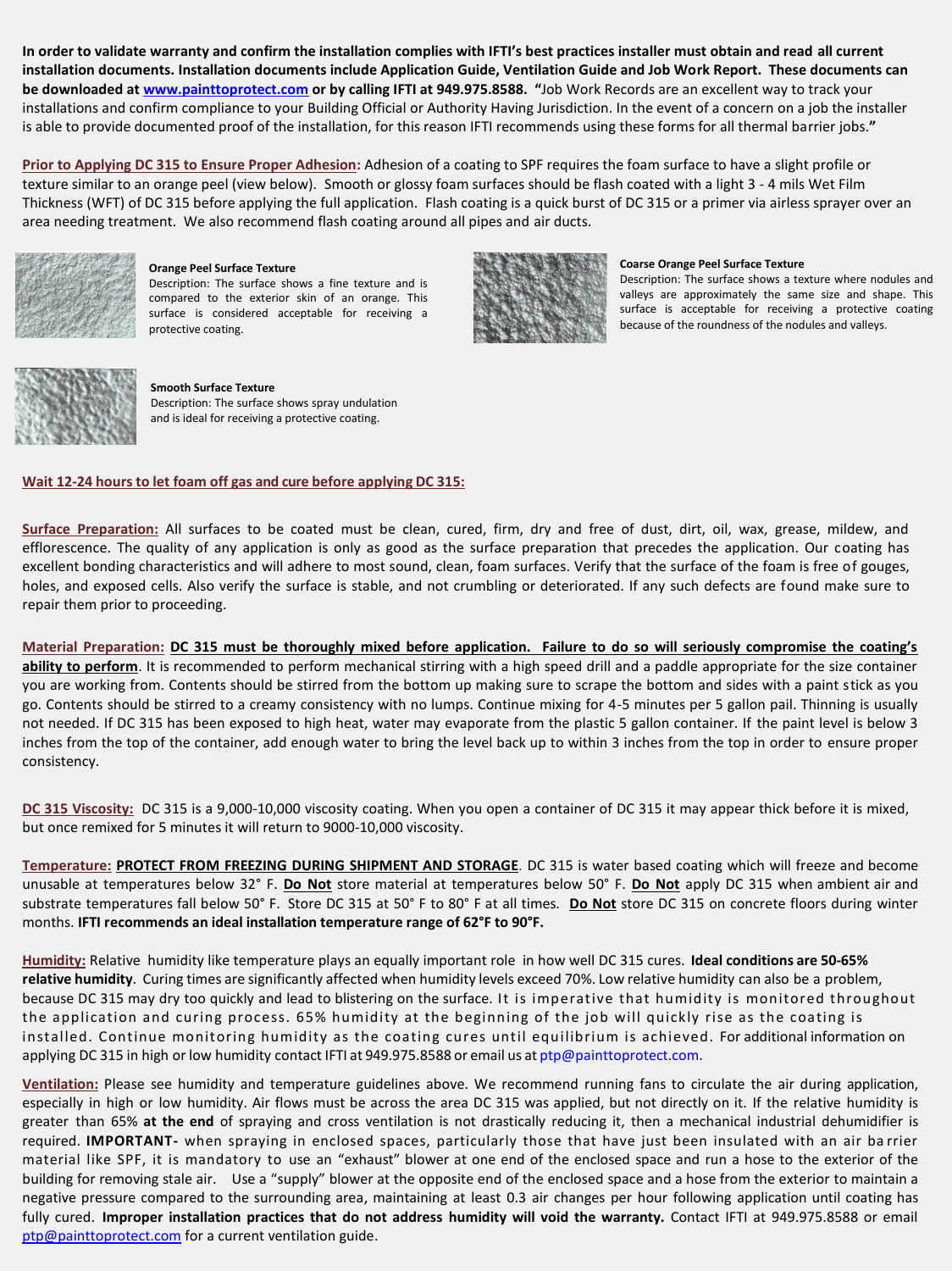Freezing: It's also important that air temperatures do not drop below 50° F in the work space until the coating has fully cured. Curing paint can still contain moisture that will crystallize in sub-freezing temperatures instead of evaporating out into the atmosphere as it is designed to do. If temperatures do drop, you won't see a problem until the following spring or as temperatures rise. Moisture will remain hidden in the coating over the winter and then migrate to the surface under a warm spring sun, which may form blisters or delamination.

**Application Equipment:** DC 315 is best applied with an airless sprayer to achieve a more consistent mil thickness. In challenging areas where an airless sprayer is not practical, DC 315 can be applied by brush or roller (See pg. 4 for a list of recommended sprayers).

**Spraying DC 315 for Maximum Yield:** If this is the first time using DC 315 we suggest testing a pre-measured area to get a feel for spraying and yield. Example, if the job requires 20 wet mils or 80 sq. ft. per gallon, then a 5 gallon pail would cover 400 sq. ft. Measure out one or two 400 sq. ft. sections using pieces of tape, thumbtacks, or canned spray paint. Use just enough to outline the area you intend to apply DC 315. We suggest spraying inside the outlined area and taking wet film thickness measurements, with a wet film gauge across the area, to get a feel for maximum yield.

### **Coverage: DC 315 MUST BE THOROUGHLY MIXED FOR 5 MINUTES PRIOR TO APPLICATION WITH A MECHANICAL MIXER**

Check appropriate test report or ESR for required wet film thickness (WFT) and gallon per square coverage.

| <b>WET Film Thickness</b> | Sq. Ft. Per One Gallon     | Sq. Ft. Per Five Gallon      |
|---------------------------|----------------------------|------------------------------|
| 4 WFT                     | 400 Sq. Ft. Per One Gallon | 2000 Sq. Ft. Per Five Gallon |
| <b>18 WFT</b>             | 89 Sq. Ft. Per One Gallon  | 445 Sq. Ft. Per Five Gallon  |
| <b>20 WFT</b>             | 80 Sq. Ft. Per One Gallon  | 400 Sq. Ft. Per Five Gallon  |
| <b>21 WFT</b>             | 76 Sq. Ft. Per One Gallon  | 380 Sq. Ft. Per Five Gallon  |
| 22 WFT                    | 73 Sq. Ft. Per One Gallon  | 365 Sq. Ft. Per Five Gallon  |

**Overlapping Technique:** The overlapping technique ensures that an even amount of coating was sprayed onto the surface. The spray gun should be aimed so that the tip points at the edge of the previous stroke, therefore overlapping each stroke by 50%. To maximize efficiency when spraying on broad or open surfaces (e.g. ceilings and bare walls), the outside edges of walls should be sprayed first. The middle can then be sprayed quickly requiring less precise strokes. Given the contour of SPF we suggest spraying side to side followed by an up and down stroke.



**Measuring Wet Film Thickness (WFT)**





**How to Use a Wet Film Thickness Gauge:** A WFT gauge is designed to give the spray applicator immediate mil measurement of the film build just been sprayed. There are several types of WFT gauges available. The most common is the notch gauge (see figure 1). Other types of gauges available from specialty vendors include the eccentric disk, rolling notch, and the 6 sided.

**Technique:** When placing the gauge on a freshly painted area, the gauge must be placed at a 90 degree angle to the substrate and pressed firmly to ensure correct depth. The applicator also needs to be aware of variations in the surface that may influence the reading. For example, if the surface is not perfectly flat, one direction may give a more accurate reading than the other. International Fireproof Technology, Inc. (IFTI) suggests placing metal plates throughout the surface of the foam, or at least one per 400 sq. ft. These plates are available at most hardware stores. IFTI recommends writing the job date and applicator name on the back of each plate. Measuring WFT on the front side of the plate will give the most accurate reading. Collect these plates and keep them on file at the job site. They are a great tool to present your code official or Fire Marshal.

To use the WFT gauge, place the gauge directly on the wet area just sprayed as described above (see figure 2). The notches will indicate the measured film thickness. For example, if the 18 mil notch is wet and the 20 notch is dry, then the wet measured thickness is 18 mils.